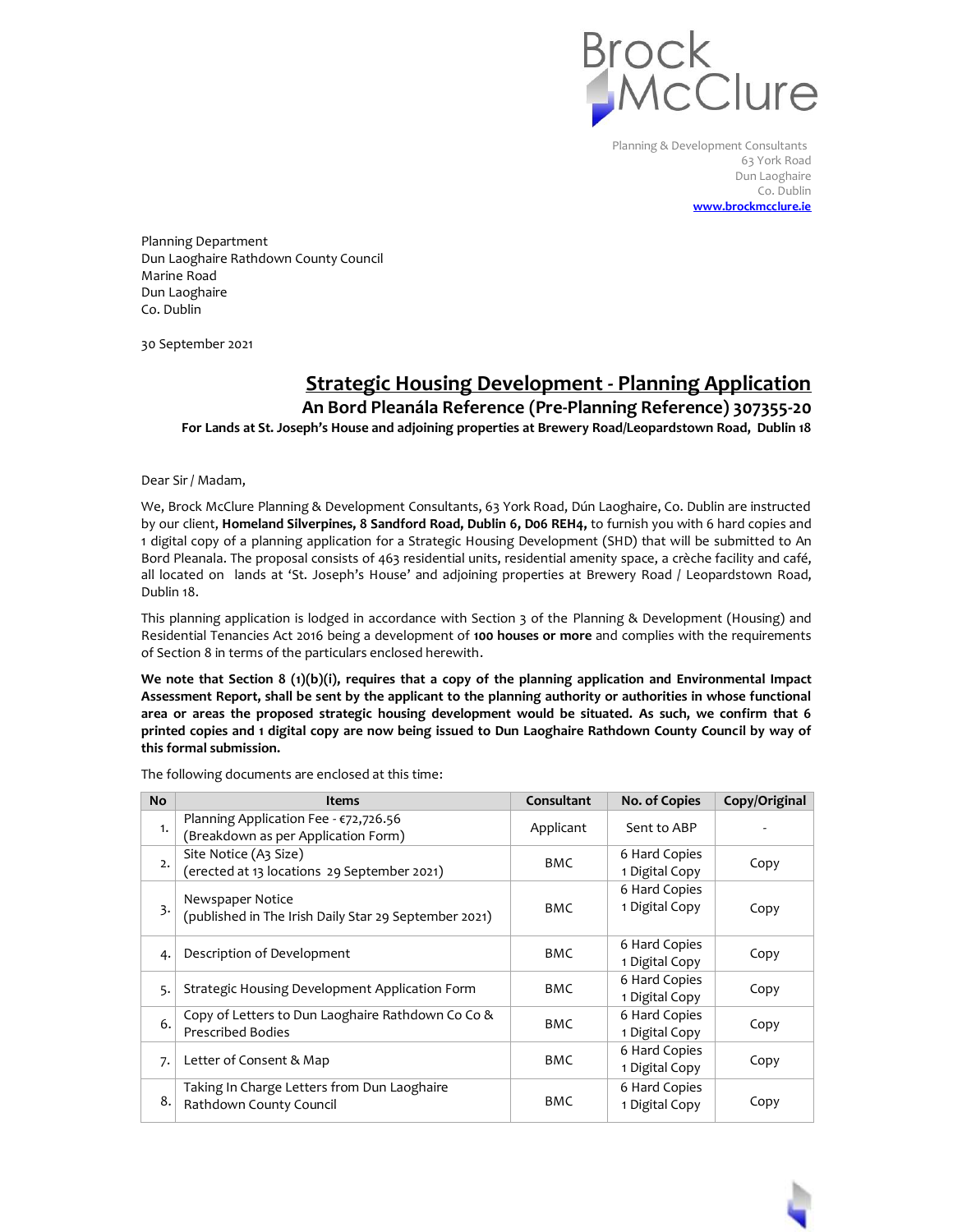| 9.              | Planning Report<br>(Appended Letters of Consent and Taking In Charge<br>Details)           | BMC                             | 6 Hard Copies<br>1 Digital Copy | Copy |
|-----------------|--------------------------------------------------------------------------------------------|---------------------------------|---------------------------------|------|
| 10.             | Community Infrastructure Statement                                                         | BMC                             | 6 Hard Copies<br>1 Digital Copy | Copy |
| 11.             | <b>Statement of Consistency</b>                                                            | BMC                             | 6 Hard Copies<br>1 Digital Copy | Copy |
| 12.             | Statement of Response to ABP Opinion                                                       | BMC                             | 6 Hard Copies<br>1 Digital Copy | Copy |
| 13.             | <b>Material Contravention Statement</b>                                                    | <b>BMC</b>                      | 6 Hard Copies<br>1 Digital Copy | Copy |
| 14.             | <b>EIAR Confirmation Notice from EIAR Portal</b>                                           | BMC                             | 6 Hard Copies<br>1 Digital Copy | Copy |
| 15.             | Environmental Impact Assessment Report (EIAR)                                              | BMC                             | 6 Hard Copies<br>1 Digital Copy | Copy |
| 16.             | Non - Technical Summary for the EIAR                                                       | BMC                             | 6 Hard Copies<br>1 Digital Copy | Copy |
| 17.             | Full Set of Architectural Drawings & Drawing /<br>Document Register                        | OMP<br>Architects               | 6 Hard Copies<br>1 Digital Copy | Copy |
| 18.             | Site Boundary ESRI Shapefile                                                               | OMP<br>Architects               | Sent to ABP                     |      |
| 19.             | Schedule of Accommodation                                                                  | OMP<br>Architects               | 6 Hard Copies<br>1 Digital Copy | Copy |
| 20              | Housing Quality Assessment                                                                 | OMP<br>Architects               | 6 Hard Copies<br>1 Digital Copy | Copy |
| 21.             | Part V Booklet<br>(Proposals, Schedule of Accommodation, Detailed<br>Costings, DLR Letter) | OMP<br>Architects               | 6 Hard Copies<br>1 Digital Copy | Copy |
| 22,             | Masterplanning and Architectural Design Statement                                          | OMP<br>Architects               | 6 Hard Copies<br>1 Digital Copy | Copy |
| 23.             | Confirmation of Feasibility from Irish Water                                               | Irish Water                     | 6 Hard Copies<br>1 Digital Copy | Copy |
| 24 <sub>2</sub> | Design Acceptance from Irish Water                                                         | Irish Water                     | 6 Hard Copies<br>1 Digital Copy | Copy |
| 25 <sub>1</sub> | Engineering Drawings & Drawing / Document Register                                         | Barrett<br>Mahony<br>Consulting | 6 Hard Copies<br>1 Digital Copy | Copy |
|                 | 26 Civil Engineering Infrastructure Report for Planning                                    | Barrett<br>Mahony               | 6 Hard Copies<br>1 Digital Copy | Copy |
| 27.             | Site Specific Flood Risk Assessment                                                        | Barrett<br>Mahony               | 6 Hard Copies<br>1 Digital Copy | Copy |
| 28              | Hydrogeological Assessment of Proposed Soakaway                                            | IE Consulting                   | 6 Hard Copies<br>1 Digital Copy | Copy |
| 29              | Traffic and Transport Assessment and Mobility<br>Management Plan                           | ILTP                            | 6 Hard Copies<br>1 Digital Copy | Copy |
| 30              | <b>DMURS Statement</b>                                                                     | ILTP                            | 6 Hard Copies<br>1 Digital Copy | Copy |
| 31.             | Quality Audit (inclusive of a Stage 1 Road Safety<br>Audit)                                | <b>ILTP</b>                     | 6 Hard Copies<br>1 Digital Copy | Copy |
| 32              | Construction & Environmental Management Plan                                               | <b>AWN</b><br>Consulting        | 6 Hard Copies<br>1 Digital Copy | Copy |
| 33.             | Construction & Demolition Waste Management Plan                                            | <b>AWN</b><br>Consulting        | 6 Hard Copies<br>1 Digital Copy | Copy |
| 34              | Operational Waste Management Plan                                                          | <b>AWN</b><br>Consulting        | 6 Hard Copies<br>1 Digital Copy | Copy |
| 35              | Landscape Architecture Drawings & Drawing Register                                         | Mitchell &<br>Associates        | 6 Hard Copies<br>1 Digital Copy | Copy |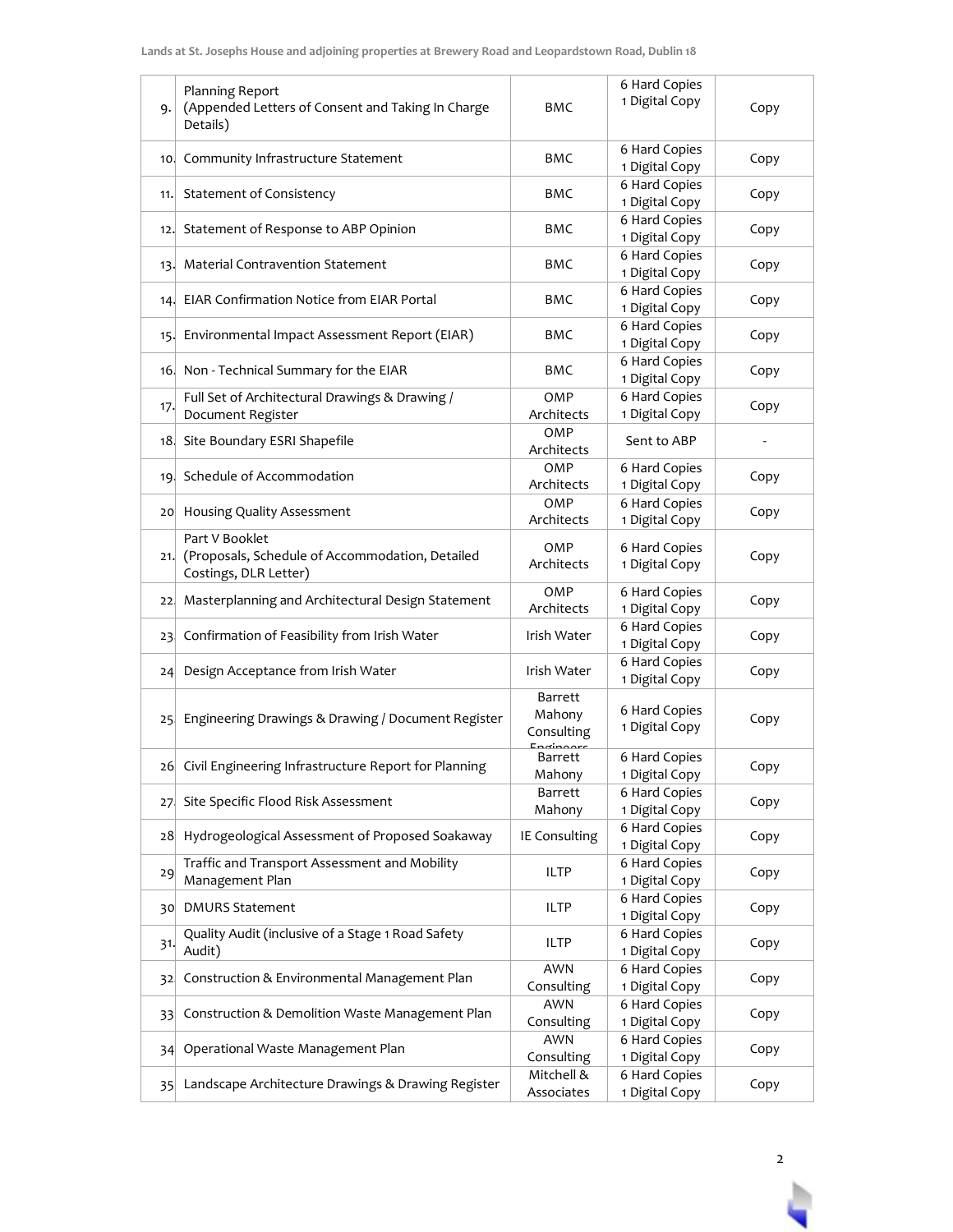|     | 36 Landscape Report - Planning Submission to ABP                              | Mitchell &<br>Associates    | 6 Hard Copies<br>1 Digital Copy | Copy |
|-----|-------------------------------------------------------------------------------|-----------------------------|---------------------------------|------|
| 37  | Screening for Appropriate Assessment                                          | Brian Keeley<br>Wildlife    | 6 Hard Copies<br>1 Digital Copy | Copy |
|     | 38 Arboricultural Drawings & Drawing Register                                 | The Tree File               | 6 Hard Copies<br>1 Digital Copy | Copy |
| 39  | Arboricultural Report                                                         | The Tree File               | 6 Hard Copies<br>1 Digital Copy | Copy |
|     | 40 Site Services Public Lighting Drawings & Register                          | Fallon Design               | 6 Hard Copies<br>1 Digital Copy | Copy |
| 41. | Public Lighting Report                                                        | Fallon Design               | 6 Hard Copies<br>1 Digital Copy | Copy |
|     | 42 Sustainability and Energy Report                                           | Fallon Design               | 6 Hard Copies<br>1 Digital Copy | Copy |
| 43  | Assessment of Sunlight and Daylight Access within<br>the Proposed Development | <b>ARC</b><br>Architectural | 6 Hard Copies<br>1 Digital Copy | Copy |
| 44  | <b>Building Lifecycle Report</b>                                              | Aramark                     | 6 Hard Copies<br>1 Digital Copy | Copy |
| 45  | Estate & Common Area Management Strategy Report                               | Aramark                     | 6 Hard Copies<br>1 Digital Copy | Copy |
|     | 46 Universal Access Statement                                                 | O'Herlihy<br>Access         | 6 Hard Copies<br>1 Digital Copy | Copy |
|     | 47 Verified Photomontages and CGIs                                            | Modelworks                  | 6 Hard Copies<br>1 Digital Copy | Copy |
|     | 48 Assessment of the Potential of Collision Risk For Birds                    | Gavin<br>Fennessy           | 6 Hard Copies<br>1 Digital Copy | Copy |
|     | 49 Telecommunications Report                                                  | Independent<br>Site         | 6 Hard Copies<br>1 Digital Copy | Copy |

A dedicated project website has also been established, on which the application details are uploaded, and this website can be viewed at: [www.sjhshd.ie](http://www.sjhshd.ie/)

The application contains a statement setting out how the proposal will be consistent with the objectives of the Dún Laoghaire Rathdown County Development Plan 2016-2022.

The application contains a statement indicating why permission should be granted for the proposed development, having regard to a consideration or considerations specified in section 37(2)(b) of the Planning and Development Act, 2000, as amended, notwithstanding that the proposed development materially contravenes a relevant development plan or local area plan other than in relation to the zoning of the land.

An Environmental Impact Assessment Report has been prepared in respect of the proposed development.

The application, together with the Environmental Impact Assessment Report, may be inspected, or purchased at a fee not exceeding the reasonable cost of making a copy, during public opening hours at the offices of An Bord Pleanála and Dún Laoghaire Rathdown County Council. The application may also be inspected online at the following website set up by the applicant[: www.sjhshd.ie](http://www.sjhshd.ie/)

Any person may, within the period of 5 weeks beginning on the date of receipt by An Bord Pleanála of the application and on payment of the prescribed fee of  $\epsilon$ 20 (except for certain prescribed bodies), make a submission or observations in writing to An Bord Pleanála, 64 Marlborough Street, Dublin 1 or online at [www.pleanala.ie](http://www.pleanala.ie/) relating to the implications of the proposed development, if carried out, for proper planning and sustainable development in the area or areas concerned, and the likely effects on the environment or the likely effects on a European site, as the case may be, of the proposed development, if carried out. Submissions or observations duly made will be considered by An Bord Pleanála in making a decision on the application. Such submissions or observations must also include the following information:

- (a) the name of the person, authority or body making the submission or observations, the name of the person, if any, acting on behalf of that person, authority or body, and the address to which any correspondence relating to the application should be sent,
- (b) the subject matter of the submission or observations, and